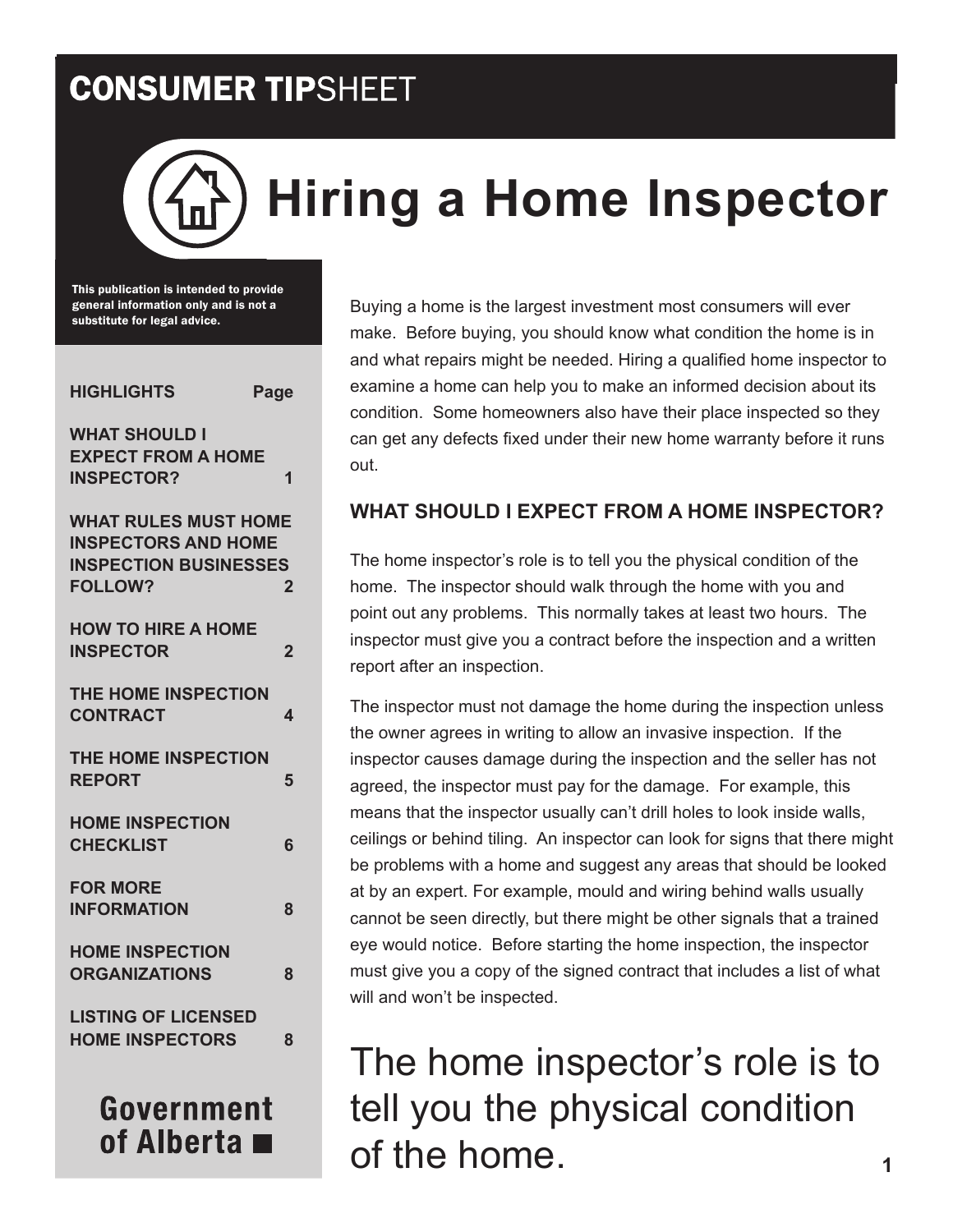You and your inspector should also ask the seller and the realtor if there are any problems with the home. The seller and realtor must answer you honestly and not hide any problems that they know about.

#### **WHAT RULES MUST HOME INSPECTORS AND HOME INSPECTION BUSINESSES FOLLOW?**

Under Alberta's *Fair Trading Act* an inspector must disclose information honestly and openly, and deal with you fairly. The *Home Inspection Business Regulation* sets out specific rules for home inspectors and home inspection businesses. All inspectors must have completed a minimum level of education. The regulation also sets out the requirements for home inspection contracts and for the inspection report that the inspector provides to the consumer.

Home inspection businesses must have:

- a licence from the Government of Alberta.
- a bond or other form of security, and
- errors and omissions insurance.

Home inspectors who are working for an inspection business must have a licence. To have a licence, a home inspector must:

- be employed by a home inspection business, and
- be a Registered Home Inspector (RHI) or Certified Master Inspector (CMI), or
- have a degree, diploma, or certificate in home inspection from an approved school, and pass a test inspection by a CMI from the International Association of Certified Home Inspectors Alberta, or a RHI from the Canadian Association of Home & Property Inspectors, or
- hold an approved home inspection designation from an approved industry association, or
- a licence from an approved regulatory body.

Home inspectors who are close to getting these qualifications may work with a conditional licence.

#### **HOW TO HIRE A HOME INSPECTOR**

#### **Finding an inspector**

Talk to friends or others you know who have used a home inspector. Ask if they were satisfied. Did the home inspector identify problems with the house? Sometimes your realtor will recommend a list of home inspectors.

Another way to find a home inspector is to contact home inspector associations for a list of members. Ask what an inspector must do to become a member. Does the association require members to have special training, qualifications, education or experience? Ask what the association will do if you have a complaint about one of their members. You will find the names and information about three home inspection associations on page 8. Some home inspectors do not belong to any of these organizations.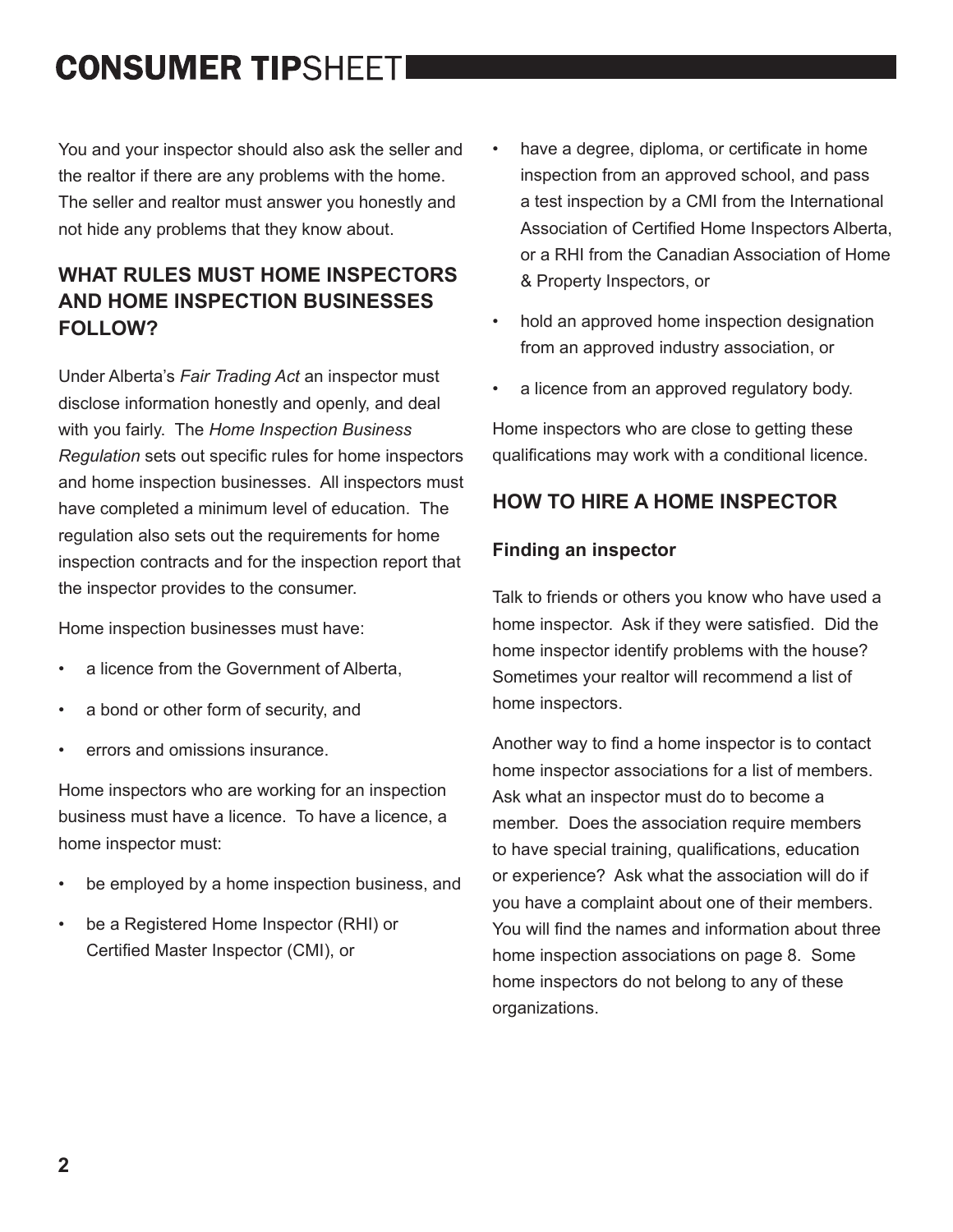#### **What to ask before you hire any home inspector**

Make sure you ask the following questions, even if the home inspector you are considering is highly recommended by a person you trust:

#### **1. Licence**

Does the inspector have a licence? All home inspectors and home inspection businesses in Alberta must have a licence and show it to you when asked. Note that a licence does not mean the Government of Alberta recommends a particular inspector or business.

Check the Service Alberta website at www.servicealberta.ca to see if a business is licensed. If you don't have access to the internet, you can call the **Consumer Contact Centre** at (780) 427-4088 (Edmonton) or toll free in Alberta 1-877- 427-4088 for this information.

#### **2. Education, training, qualification and experience**

Ask the home inspector about his or her educational background, years of experience, courses taken, and qualifications. Many inspectors have a background in the construction trades. Has the inspector taken any continuing education courses to keep up with new construction materials and requirements?

#### **3. Knowledge of the Building Code**

Ask the inspector if he or she knows and understands the Alberta Building Code and the way it has changed over time. An old home will meet the code in the year it is built; however, new homes will have to meet today's building code.

#### **4. Conflict of interest**

Is the inspector being paid to inspect the home by anyone other than you? For example, if the inspector has received a fee from the realtor, your bank or mortgage broker, there would be a conflict of interest. The inspector is not allowed to carry out an inspection where there is a conflict of interest.

#### **5. References**

Ask the inspector to give you the names and phone numbers of at least three recent customers, then ask those customers for their comments. Would they recommend that inspector? Another way to find out about a home inspector is to call your local Better Business Bureau to check the business complaint history. If there were complaints, how did the business deal with them? Phone numbers for the Better Business Bureaus are on page 8.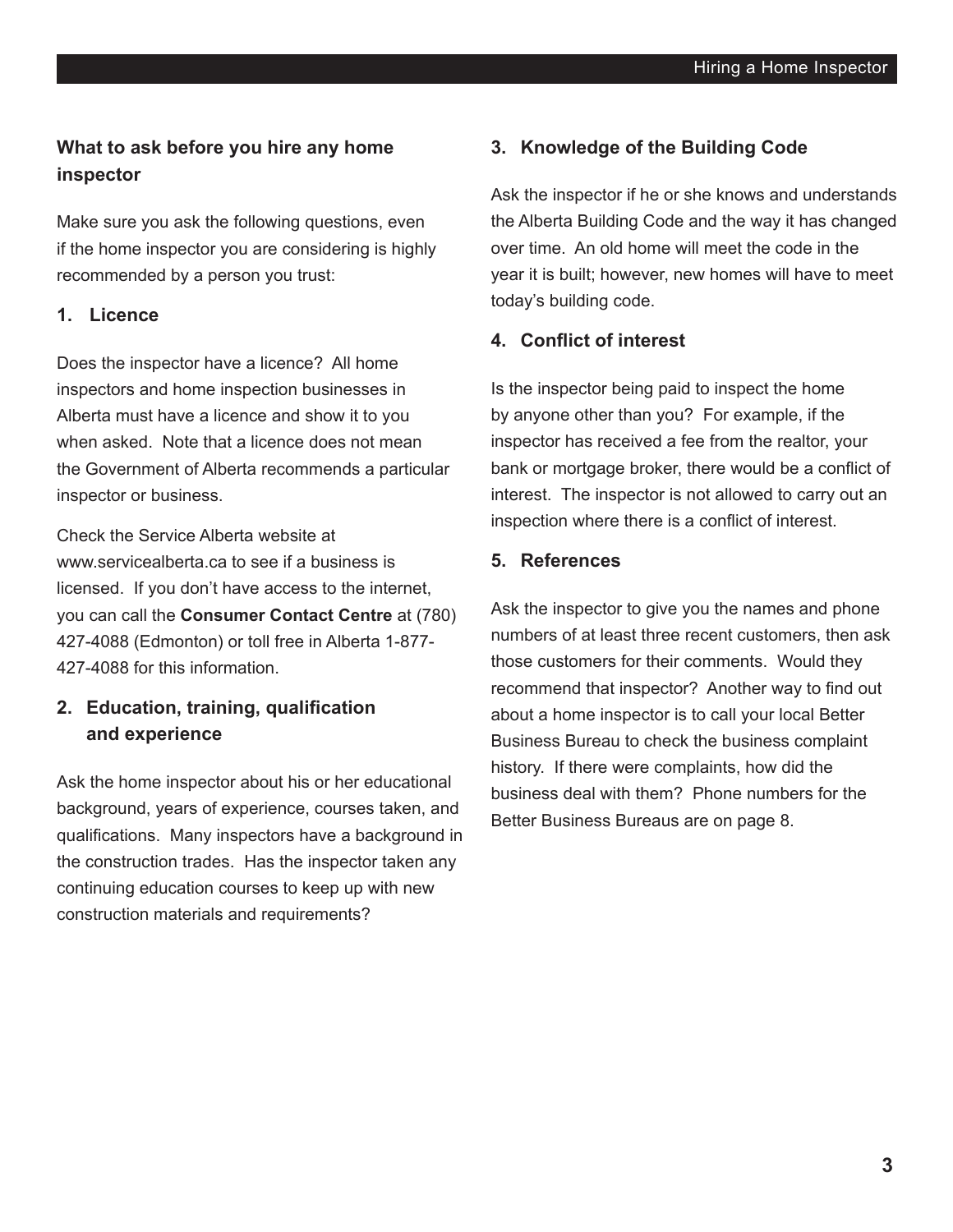#### **THE HOME INSPECTION CONTRACT**

Once you have chosen an inspector he or she must give you a home inspection contract. Read the contract carefully and make sure you understand it before you sign.

The home inspection contract must:

- be in writing,
- be legible,
- include your name and address,
- include from the home inspection business:
	- the name of the home inspection business,
	- its licence number,
	- business address (including street address),
	- telephone number and (if applicable) the fax number, and
	- email address.
	- If the inspection is to be contracted out to a different home inspection business, the contract must also give the name and licence number of that business and you will be asked to initial that part of the contract.
- give the name and licence number of the home inspector doing the inspection,
- give the address of the home to be inspected,
- state the date of the contract,
- state the date on which the inspection is to occur, and
- indicate when you will receive the completed home inspection report.

All of the items below must be listed in the contract for inspection, unless you agree otherwise by initialing those items that will not be inspected:

- Roofing
- Flashing and chimney
- **Exterior including lot grading**
- **Walkways**
- **Driveways**
- Retaining walls
- Patios and decks
- **Structure**
- **Electrical**
- Heating
- Heat pumps and cooling
- Insulation
- Plumbing
- **Interior**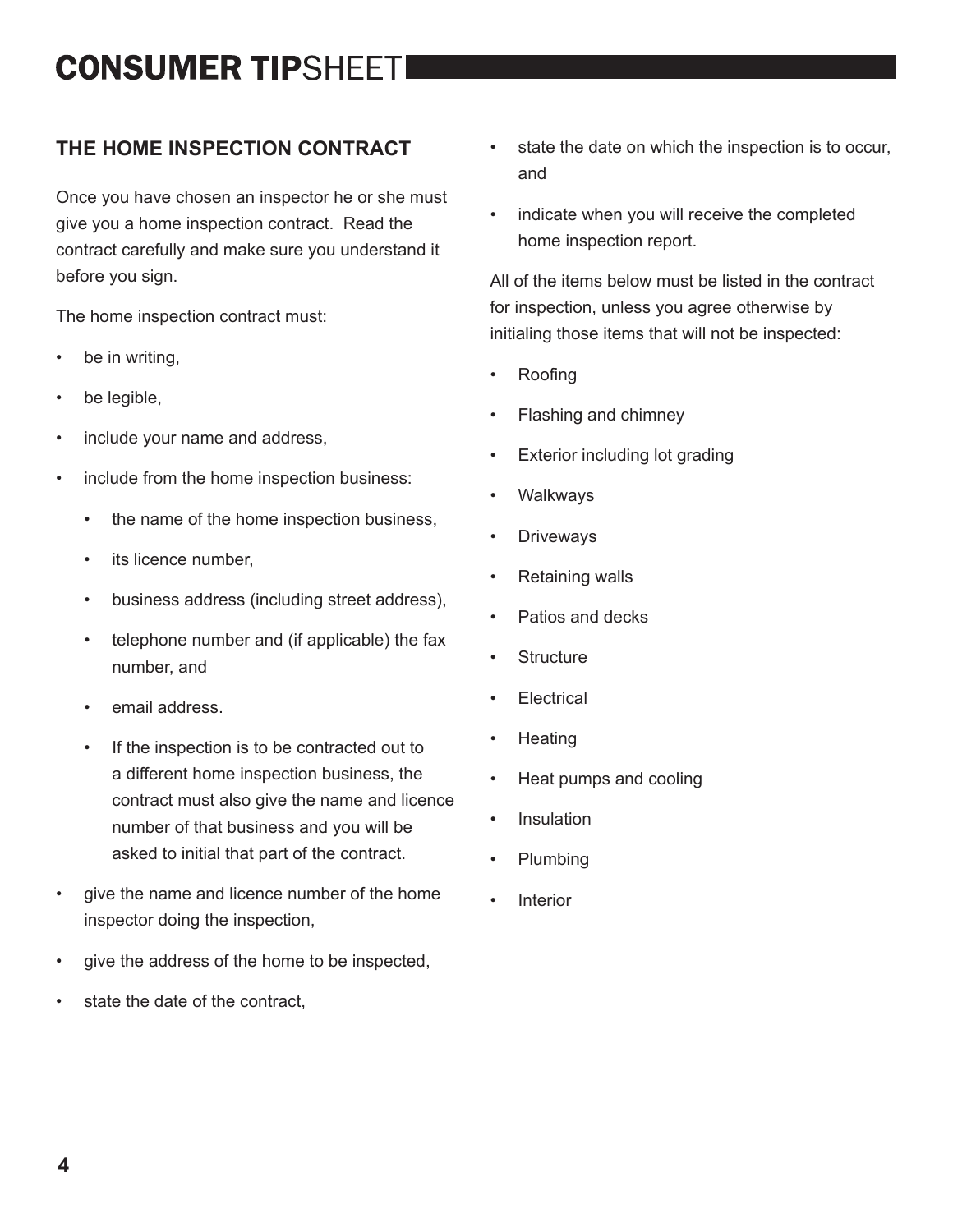Attached garages or carports are included in the inspection. Other outbuildings or structures not attached to the home are only included in an inspection if they are specified in the contract.

If the home inspection does not include the inspection of mould or asbestos, the contract must include a statement, initialled by the consumer, indicating that fact.

Make sure everything you want to have inspected is listed in the contract. Talk to your inspector about adding anything else that you want inspected. The home inspector is responsible for inspecting only what is listed in the contract.

The contract must not state that the liability of the inspector or the business is limited, or say that you only have a certain time to make a claim against the home inspection business or home inspector.

The inspection will be non-invasive (that is, will not damage the property) unless the owner agrees in writing to allow an invasive inspection.

Once you have read and understood the contract, you and the inspector will sign it and each will get a copy.

#### **THE HOME INSPECTION REPORT**

A home inspection report must:

- be in writing,
- be legible,
- provide information about the condition of all the parts of the home included in the contract, and
- be given to you on or before the date stated in the contract.

The contents of the report are confidential and the inspector or inspection business must not disclose them unless you agree, there is a serious health and safety risk, or there is another legal reason.

The home inspector or the home inspection business is not allowed to give you an estimate of the cost of any repair or improvement identified by the home inspection. To fix defects identified by the home inspector and determine the cost, contact qualified trades people.

## Make sure everything you want to have inspected is listed in the contract.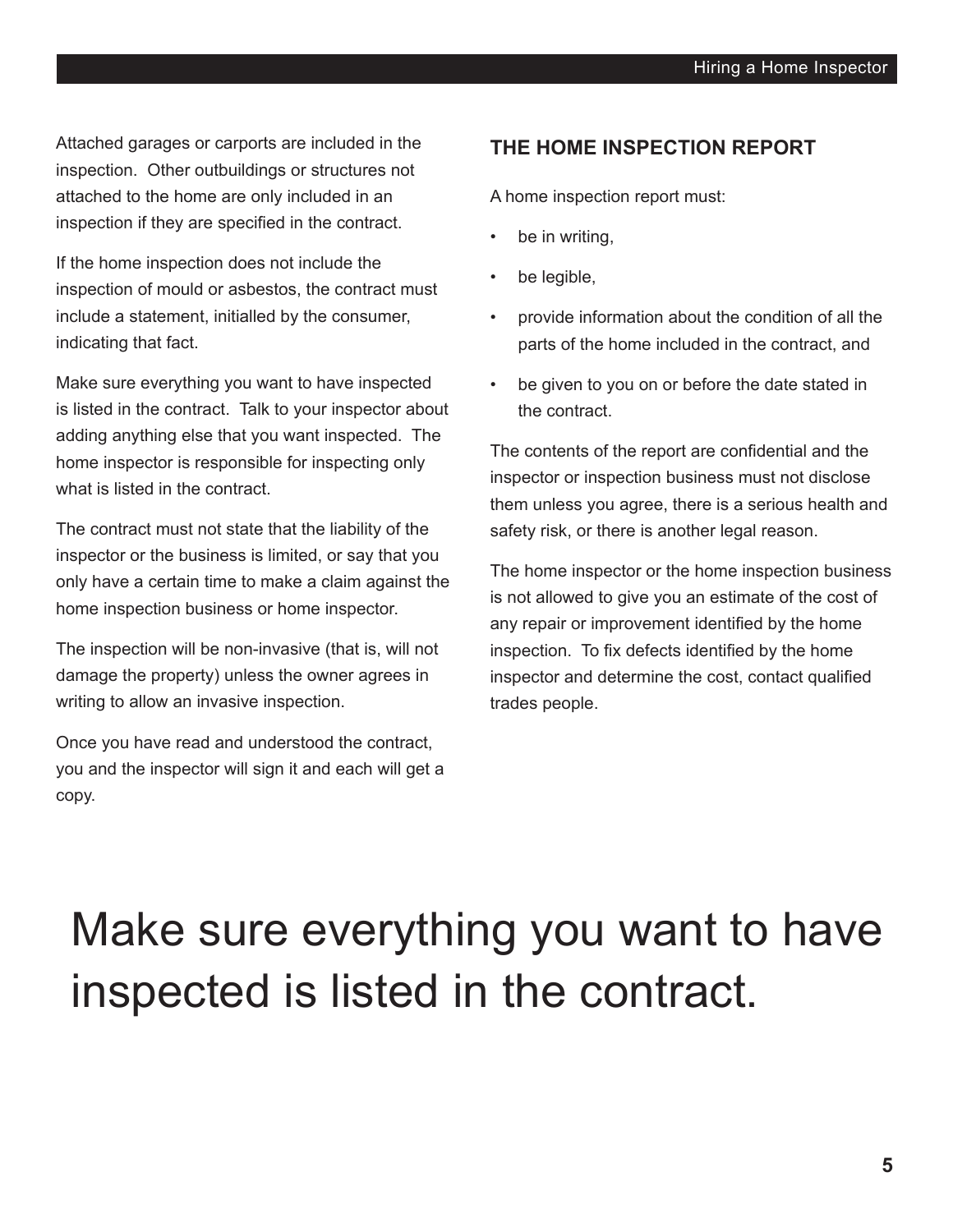#### **HOME INSPECTION CHECKLIST**

- 1. If a home inspector or home inspection business is recommended by friends or others:
	- $\Box$  Were they satisfied?
- 2. If you contact industry associations to find a home inspector:
	- $\Box$  What are the inspector's qualifications, education, training and experience?
	- $\Box$  What is required to be a member of the association?
	- $\Box$  How does the association handle a consumer complaint?
- 3. Ask the home inspector:
	- $\Box$  Does he or she have a licence from the Government of Alberta? Ask to see it.
	- $\Box$  What is their education, training, qualification and experience?
	- $\Box$  What is their knowledge of the Alberta Building Code?
	- $\Box$  Is there a conflict of interest?
	- $\Box$  Can they provide at least three references?
	- $\Box$  Is the inspector getting a referral fee from anyone?
- 4. Check the references.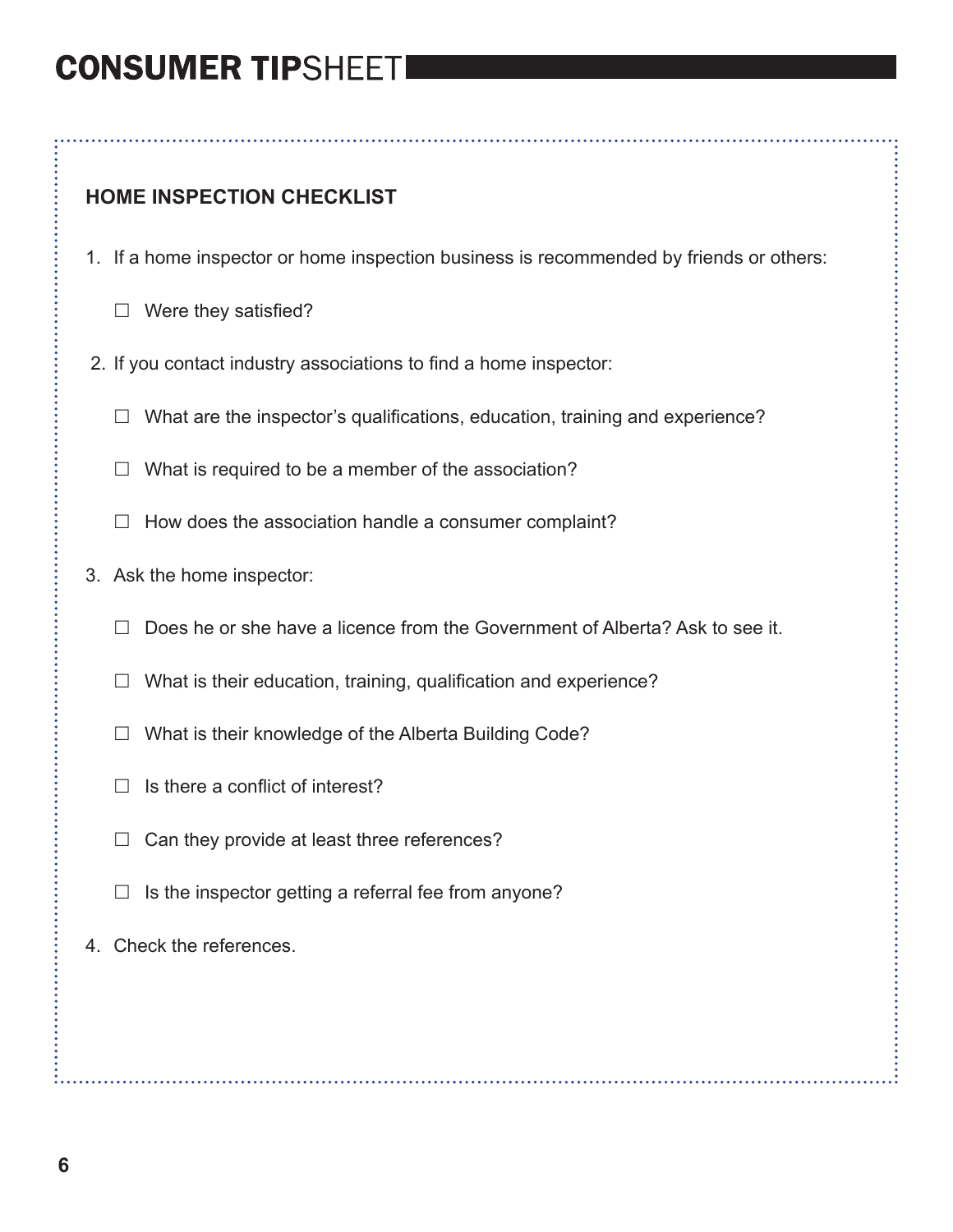- 5. Read the contract:
	- $\Box$  Is it in writing?
	- $\Box$  Is it legible?

Does the contract contain:

- $\Box$  your name and address,
- $\Box$  the home inspection business name, licence number, business address,
- $\Box$  the name and licence number of the home inspector,
- $\Box$  the date of contract,
- $\Box$  the date of inspection,
- $\Box$  the address of the home to be inspected,
- $\Box$  a list of the things to be inspected?
- 6. Ask about items that are not on the home inspectors list of things to be inspected.
- 7. Home inspection report:
	- $\Box$  Is it in writing?
	- $\Box$  Is it legible?
	- $\Box$  Does it cover the condition of the things to be inspected as listed in the contract?
- 8. Does the homeowner and realtor know about any problems with the home?